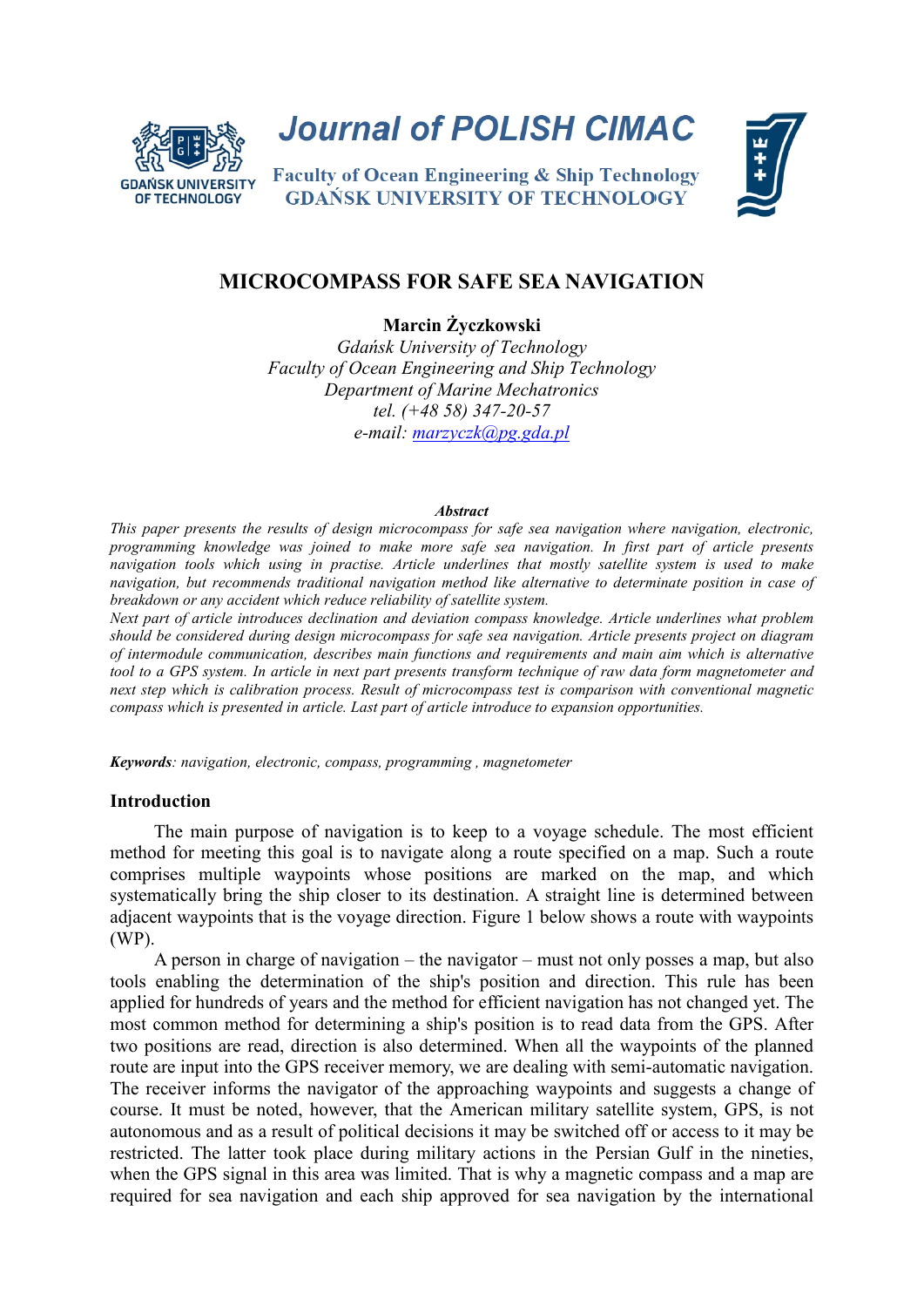IMO regulations shall be equipped with them.



*Fig. 1. Route on a navigation map*

A magnetic compass is a basic navigation tool whose principle of operation has not changed for hundreds of years. This principle involves the determination of direction on the basis of analysing the impact of the Earth's magnetic field. The first mention of a magnetic needle used for navigation, floating in a container of water, was found in a Chinese book – Zhu Yu Pingzhou Ke Tan from 1117. In our part of the world the first mention of a magnetic needle and its use in navigation was found in De naturis rerum by Alexander Neckam, wrote around 1190 in Paris. A device measuring the Earth's magnetic field called the magnetometer was invented in 1833 by a German mathematician and physicist, Carl Friedrich Gauss. The determination of direction using the magnetic field is not perfect, however, in view of its independence and wide availability to navigators it is treated as equal to the GPS satellite system. Furthermore, a navigator performing continuous navigation with the map is able to approximately locate the ship's position without the GPS. A map and a magnetic compass are sufficient for safe open-sea navigation. In inshore navigation, position and direction are controlled using visual and radar observations on the basis of an up-to-date map of the navigation area.

This article presents a concept of a design and construction of a microcompass for the purposes of navigation safety. The advantage of the compass is its simplicity and low cost of construction and operation.

### **Direction measurement**

Direction measurement is the deviation of the compass needle from a given reference surface at a given angle (Figure 2). Which instrument or method we will be using for direction measurement depends on the name and the value of direction. There is a true, magnetic, compass and gyro direction, each assigned a different value.

The reference plane for a true direction is the plane of the geographic meridian of the observer that determines North and South. Therefore, all geographic meridians on the Earth determine the direction N-S. This method assumes that Earth is a sphere and the axis crossing the centre of the Earth determines geographic poles  $P_n$  and  $P_s$ . In the case of a magnetic direction, the great circle crossing the magnetic north pole and the magnetic south pole is the reference plane. The Earth is a giant, natural magnet. Geomagnetism is directly related with the structure of the Earth and its rotations. The Earth magnetic field is caused by vortical electric currents flowing in its core. This field may be compared to a magnetic dipole field inside the Earth.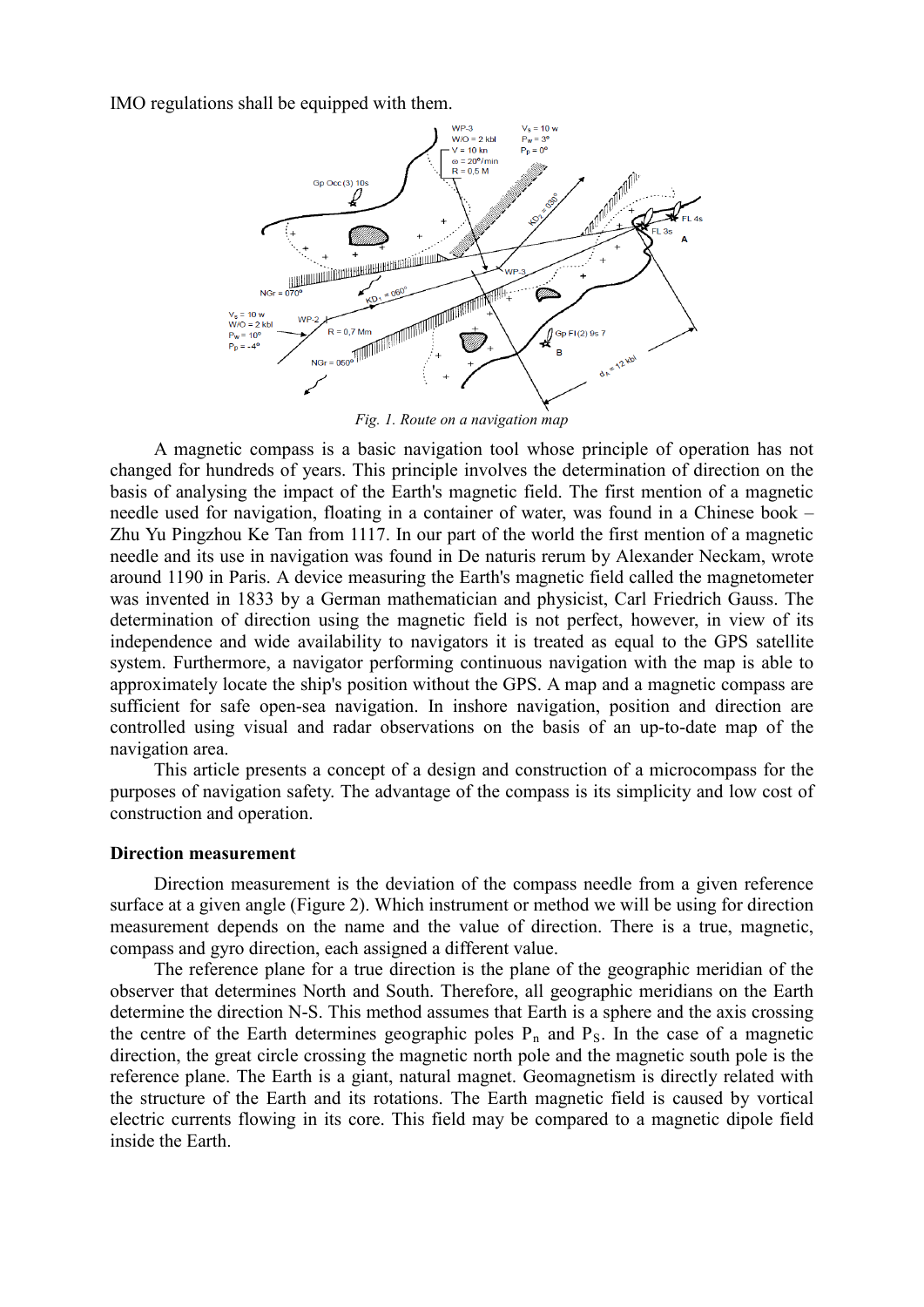

*Fig. 2. Direction measurement*

The extended axis of a symbolic dipole (substitute magnet) crosses the surface of the Earth, giving rise to magnetic poles: MN – north and MS – south. The axis connecting both poles is inclined to the Earth rotation axis by approximately 11.5º (Figure 2). The difference between true direction TD, and magnetic direction MD is called declination,  $TD = MD + d$ .

A compass direction is different from a magnetic direction by the deviation that is related with ferromagnetic elements of which a ship is made and the direct vicinity of the external compass. Deviation on a ship is not very dynamic, and does not require frequent corrections during the compass operation. In the proposed mobile microcompass such a deviation correction would change depending on the changing level of the battery supplying the microcompass and its current location. In this case the formula accounting for deviation is MD=  $CD + \delta$ , where  $\delta$  is deviation and CD is compass direction.



### *Fig. 3. Geomagnetism [ 1]*

A gyro direction is determined by a device tracking the Earth's rotations. The process of determining the reference plane, i.e. the true meridian, is relatively time consuming and sensitive to additional external interferences, as well as burdened with a correction called tgc (total gyrocompass correction). The dependence of true direction TD on GD is GD=TD+ tgc.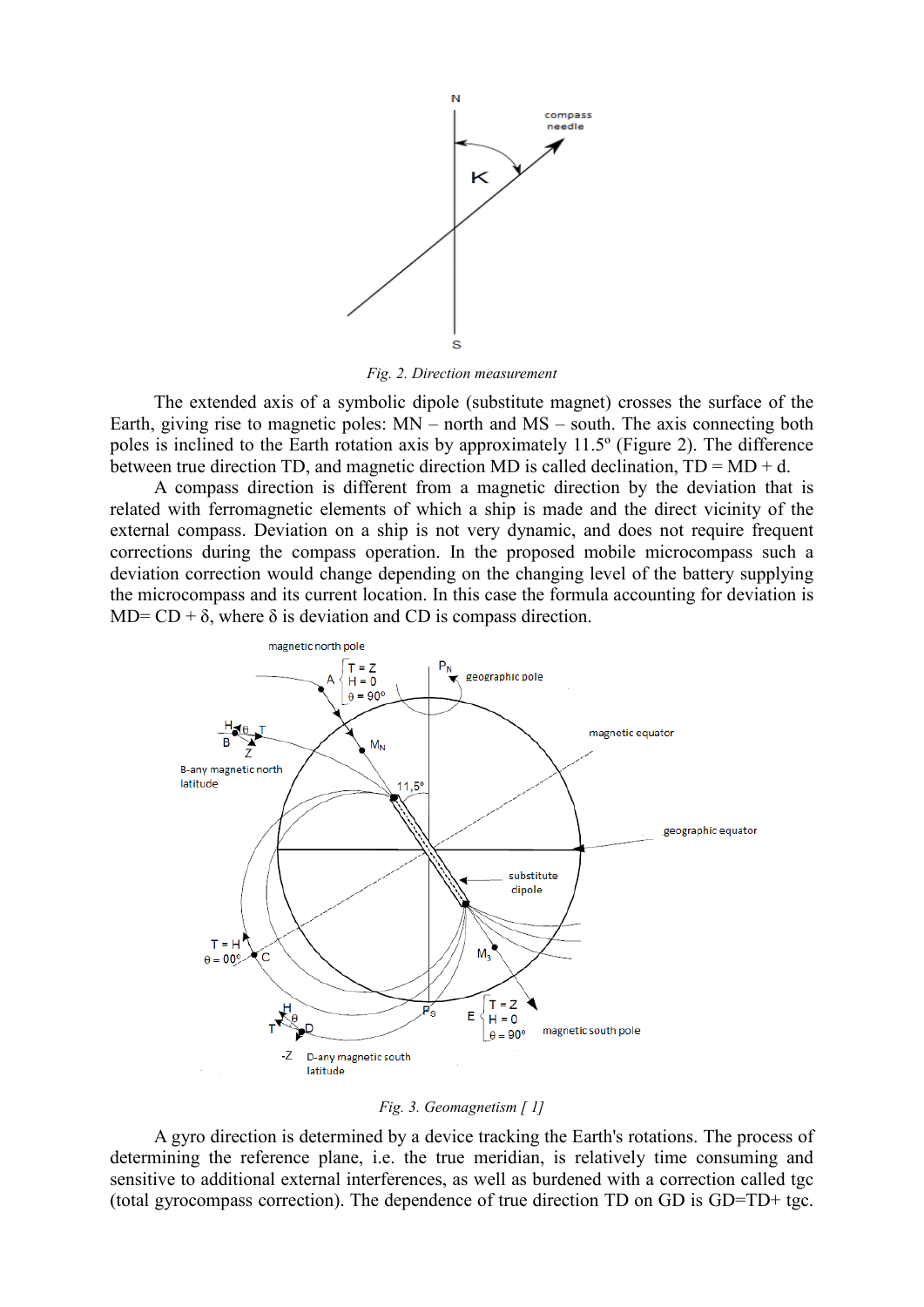Table1 summarizes the methods for determining directions in sea navigation.

| <b>Direction</b> | <b>Designation</b> | Correction                | <b>Calculations</b>    | <b>Application and description</b>                                                                                                                                    |
|------------------|--------------------|---------------------------|------------------------|-----------------------------------------------------------------------------------------------------------------------------------------------------------------------|
| true             | TD                 | None                      | <b>TD</b>              | Theoretical, assumes that the Earth is a<br>sphere. The primary direction in<br>navigation. Navigation maps and the<br>GPS system both specify this direction.        |
| magnetic         | <b>MD</b>          | Declination               | $TD=MD+d$              | Magnetic compass, the main tool for<br>determining<br>directions,<br>using<br>geomagnetism, correction results from<br>varying distribution of geomagnetism<br>impact |
| compass          | CD                 | Deviation                 | $TD=CD+d+\delta$       | for<br>Magnetic<br>compass,<br>accounts<br>corrections resulting from ferromagnetic<br>$\sigma$ f<br>interferences<br>the<br>observer's<br>surroundings               |
| gyro             | GD                 | Gyrocompass<br>correction | $GD = TD + \text{tgc}$ | Gyrocompass. Device using the Earth's<br>rotations, correction results from the<br>device imperfections                                                               |

*Tab. 1 Methods for determining directions in navigation*

### **Microcompass design**

The proposed digital microcompass operates on the basis of the Earth's magnetic field measurement, however, it also considers necessary corrections and presents a true direction. Declination that arises from varying distribution of the geomagnetism impact, as well as deviation that arises from ferromagnetic interferences in the observer's surroundings were both considered while programming the compass. In the long term of the compass operation, deviation and declination corrections would be input from various geographical positions or the current battery level in the form of an online database, and as a correction input by external devices. The navigator may find the information on declination in navigation documentation (a navigation map, etc.), and information on deviation – in the ship's documentation (a deviation table for a given ship). External devices cooperating with the microcompass are gyrocompass, or the navigator. It may also cooperate with the GPS, however, in such a case it is no longer an autonomous device. Figure 4 shows a logical design of the microcompass, with relevant modules performing certain functions and certain tasks. The primary element of the microcompass is a microcontroller supplied from a proper voltage source, that combines all other modules. Raw data will be taken from the magnetometer. The data is useless without proper software and calibration. That is why raw data are transferred into the programming module. After data are transformed and calibrated, they are sent to the microcontroller as a true direction. While operating the microcompass it is possible to input correction updates from external devices. The desired result will be displayed. Its format depends on particular requirements, it may be programmed and displayed in a complete mode, point mode or other.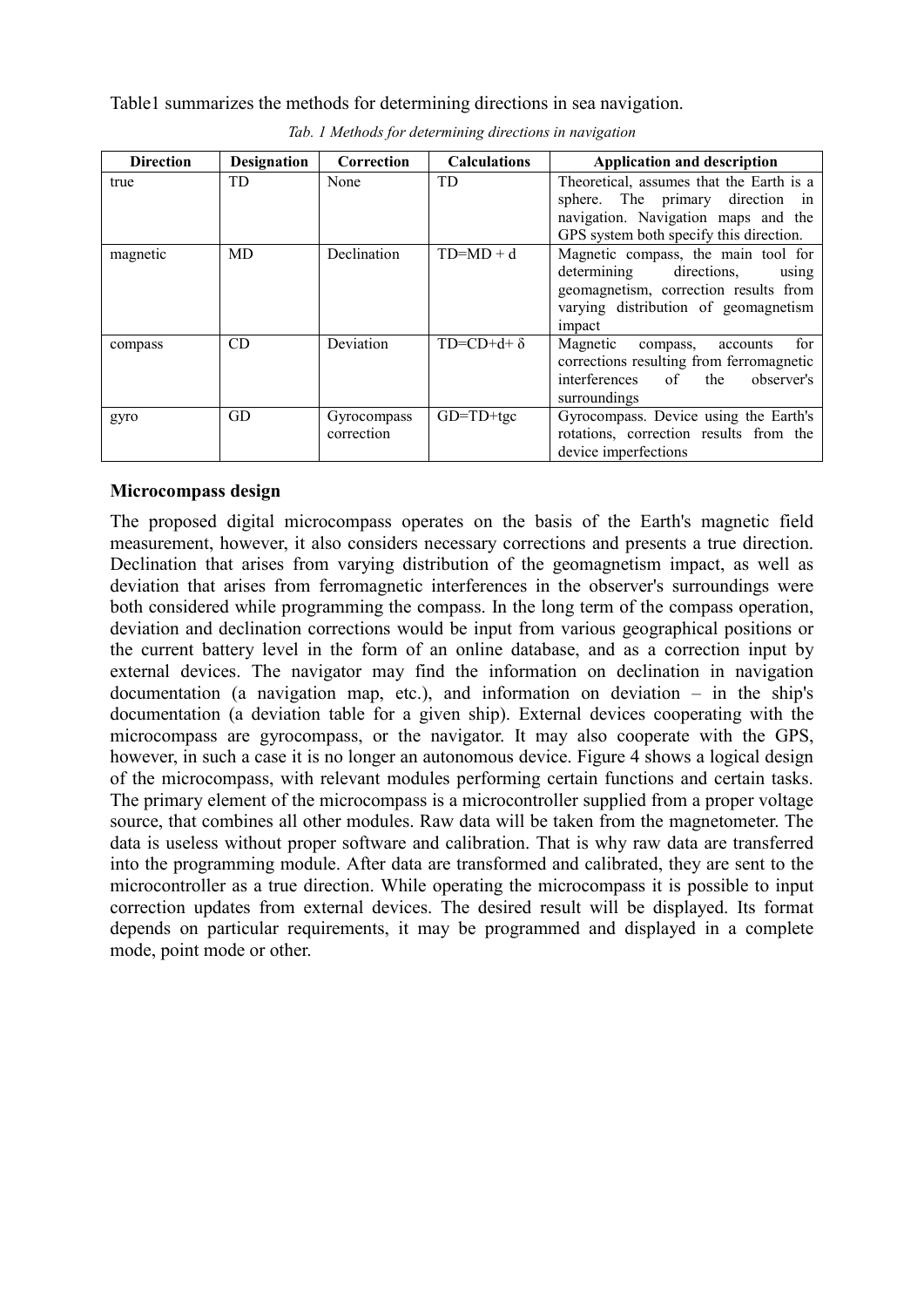

*Fig. 4. Diagram of intermodule communication in the microcompass*

The design assumptions for the microcompass are given in table 2:

*Tab. 2 Design assumptions*

Aim:

To create a tool for the navigator that would constitute an alternative to a GPS system as regards direction measurement, in view of a possible lack of the GPS signal

#### Functions:

- to make a conventional magnetic compass more attractive to the user through mobility, semi-automatic updates, clear display

- equipped with the possibility to connect with other tools in view of correction updates

- equipped with the possibility to add other modules that would perform other functions

Requirements:

Energy savings – the microcompass is built in such a manner that it consumes little electric energy while performing the basic functions of a compass

Low production cost – the microcompass is built using widely available and inexpensive electronic and navigation components

The centre of the designed system, through which all data pass, is the microprocessor. Its task is to control the entire process: collection of information from the magnetometer, proper data transformation, calibration, correction update and display of the compass indication in a clear manner. For the purposes of the current design, an ATMEL AVR processor by ATMEL was selected: megaAVR – Atmega 8. Its characteristics include the possibility of supply with voltage between 4.5 and 5.5 V, 28 pins, speed of up to 16 MHz, power consumption at 4 MHz – 3.6 mA. Microsoft Visual Studio based ATMEL STUDIO AVR software is available in Atmel series that enables the development of a programme, its compilation, as well as initiation of the processor operation. Processors may be programmed in several languages, including C++, in which the programme for this particular microcompass was written.

Another designed element was the display. The initial design assumed the use of a relevant number of LEDs for displaying information. This, however, posed difficulties in constructing the system. In order to increase simplicity, as well as the accuracy of data presentation, a display was used instead. The two most common solutions are alphanumerical or a graphical display. Ultimately, an alphanumerical, single-line display without backlight was chosen, displaying up to 16 characters in one line. The main reason behind this was power consumption and the fact that the presentation of elements other than characters was not necessary. What was also important was the fact that displays based on the HD44780 controller are well documented and many libraries are available for their operation using the ATMEL AVR processor.

A proper programmator was necessary for the construction of the microprocessor. The most common programmator for AVR processors was used – USBasp. The programmator is connected to a USB interface and it provides for not only the programming of the processor,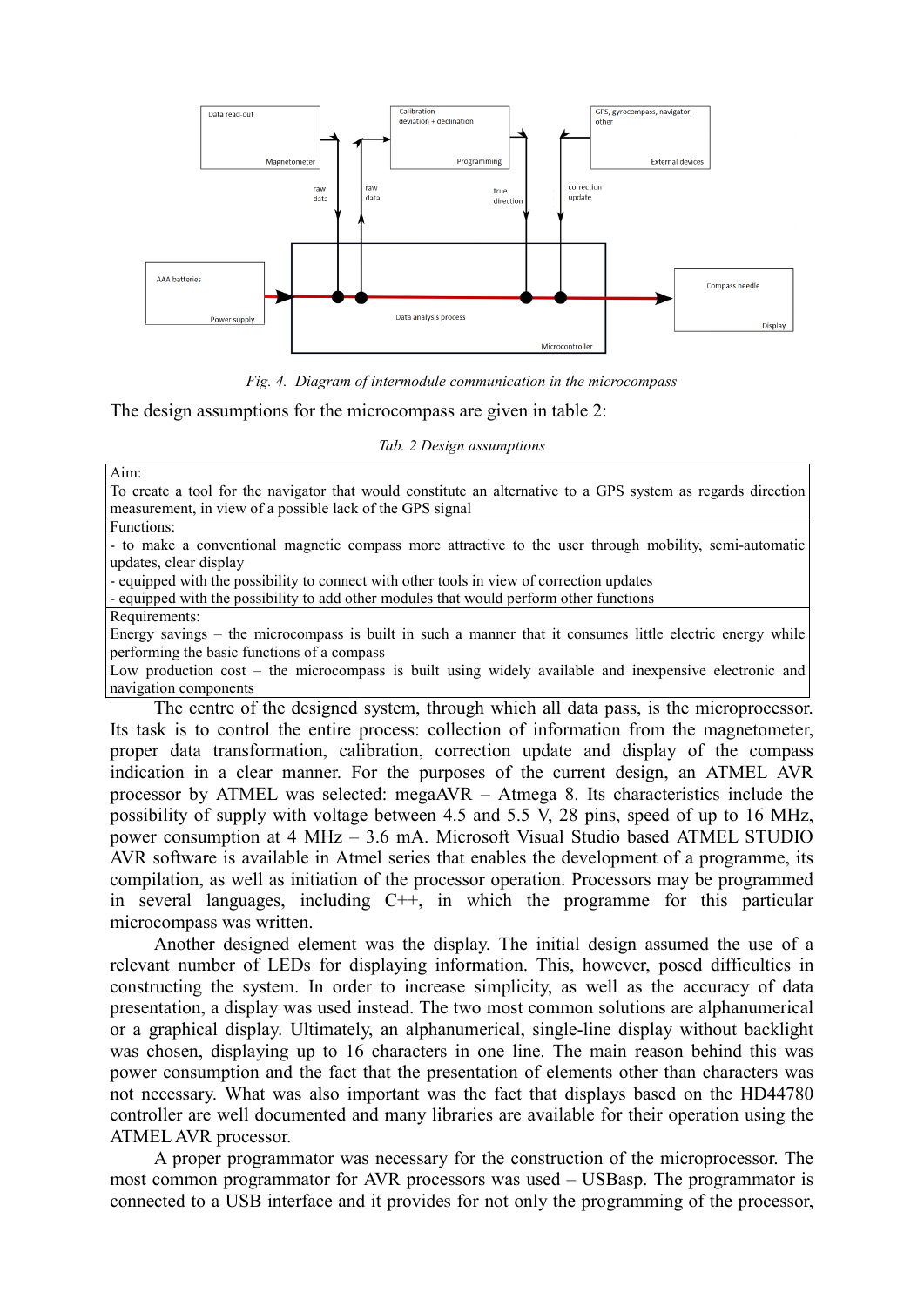but also the supply of the system with 500 mA power fed from the computer USB port. It is not equipped with a debugging function, but considering the simplicity of the programme, it was decided that only functional testing will be used. It is worth noting that the programmator is able to programme many AVT processors, including ATtiny2313 and ATmega8.

A device reading raw data – LSM303DLHC by Pololu – was used as a magnetometer. It has complete documentation and manufacturer's support as regards the system operation. Its characteristics are: supply voltage of  $2.5 - 5.5$  V, power consumption of 10 mA, output data  $I^2C$  – magnetometer and accelerometer, measuring range for accelerometer:  $\pm 2G$ ,  $\pm 4G$ ,  $\pm 8G$ ,  $\pm$ 11 G, for magnetometer:  $\pm$ 1.3,  $\pm$ 1.9,  $\pm$ 2.5,  $\pm$ 4.0,  $\pm$ 4.7,  $\pm$ 5.6,  $\pm$ 8.1 gauss, dimensions – 13 x 23 x 3 mm, pins arrangement: VDD – output 3.3 V, VIN – power supply, GND – ground, SCL – clock line  $I^2C$ , SDA – data line  $I^2C$ , DRD-Y – magnetometer readiness indication, INT1, INT2 – configurable interruptions.

The system power supply should enable both long term operation of the device and its easy replacement and regeneration. The required voltage of +-5 V had to be as easily achievable as possible, i.e. preferably without using additional voltage increase or decrease systems that are always associated with costs due to lost energy and often the generation of additional heat. Therefore, battery supply was selected (AAA battery). The advantage of the battery is that it is lightweight, small, low-cost and has the capacity of 900-1155 mAh. This selection is in accordance with the design requirements (Table 2).

Having selected the components, all that is left is to develop a programme in Atmel Studio using available libraries that facilitate communication between the modules (Figure 5). Table 4 shows types of intermodule communication, libraries used and functions responsible for communication, as well as tasks performed and the course of intermodule communciation process:

| Type                             | Tasks                                                                                                 | Libraries used                                                                                                | Performed                                                                                                                                                                                                                                                                                                                                                                                                                                                                                                                                                                                                                                                                                                                                                                                                                | Commends                                                                                                                                                                                                                                                                                                                                                                                                                                                                                                                                                                     |
|----------------------------------|-------------------------------------------------------------------------------------------------------|---------------------------------------------------------------------------------------------------------------|--------------------------------------------------------------------------------------------------------------------------------------------------------------------------------------------------------------------------------------------------------------------------------------------------------------------------------------------------------------------------------------------------------------------------------------------------------------------------------------------------------------------------------------------------------------------------------------------------------------------------------------------------------------------------------------------------------------------------------------------------------------------------------------------------------------------------|------------------------------------------------------------------------------------------------------------------------------------------------------------------------------------------------------------------------------------------------------------------------------------------------------------------------------------------------------------------------------------------------------------------------------------------------------------------------------------------------------------------------------------------------------------------------------|
|                                  |                                                                                                       |                                                                                                               | functions                                                                                                                                                                                                                                                                                                                                                                                                                                                                                                                                                                                                                                                                                                                                                                                                                |                                                                                                                                                                                                                                                                                                                                                                                                                                                                                                                                                                              |
| Magnetometer -<br>Microprocessor | - making raw data<br>from<br>the<br>magnetometer<br>available to the<br>microprocessor<br>through i2c | Library of<br>I2C bus<br>#include<br>"i2cmaster.h"<br>Library of<br>control:<br>#include<br>$\le$ delay.h $>$ | $1)$ i2c init()-<br>Initiates I2C<br>interface<br>$3)$ i2c stop()-<br><b>Stops</b><br>communication on i2c<br>2)i2c write(compass<br>Writes<br>address)-<br>into<br>compass register<br>4)i2c start wait(compass<br>address+1)- Switches the<br>compass into writing mode<br>and awaits writing, when $+$<br>$0$ is read-out<br>5)i2c_start(compass_address<br>$+1$ ) - Switches the compass<br>into writing mode, when $+0$<br>is read-out<br>i2c rep start(compass<br>6)<br>address<br>$\! + \!\!\!\!$<br>$1)$ -<br>Again,<br>switches the compass into<br>writing mode, when $+ 0$ is<br>read-out<br>7)i2c readAck(void<br>$\overline{)}$<br><b>Collects</b><br>data<br>from<br>the<br>compass and demands other<br>data<br>8)i2c readNak<br>$(void)$ -<br>Collects<br>data<br>from the<br>compass and ends reception | i2c bus: Control<br>i2c<br>process<br>initiation<br>$^{+}$<br>switching of the<br>compass<br>into<br>writing mode +<br>selection of a<br>register<br>responsible<br>for<br>data<br>transmission<br>$^{+}$<br>input into<br>the<br>register of<br>the<br>value<br>that<br>stimulates<br>the<br>compass to send<br>$data + receipt of$<br>data in the form<br>of 8 bits to the<br>board<br>and<br>other<br>awaiting<br>data<br>(repeated)<br>$times) +$<br>three<br>receipt of 8 bits<br>and<br>reception<br>completion. Data<br>are included in<br>the<br>character<br>table. |
|                                  |                                                                                                       |                                                                                                               | 9) delay $ms(5000) - delays$                                                                                                                                                                                                                                                                                                                                                                                                                                                                                                                                                                                                                                                                                                                                                                                             |                                                                                                                                                                                                                                                                                                                                                                                                                                                                                                                                                                              |

*Tab. 4 Intermodule communication*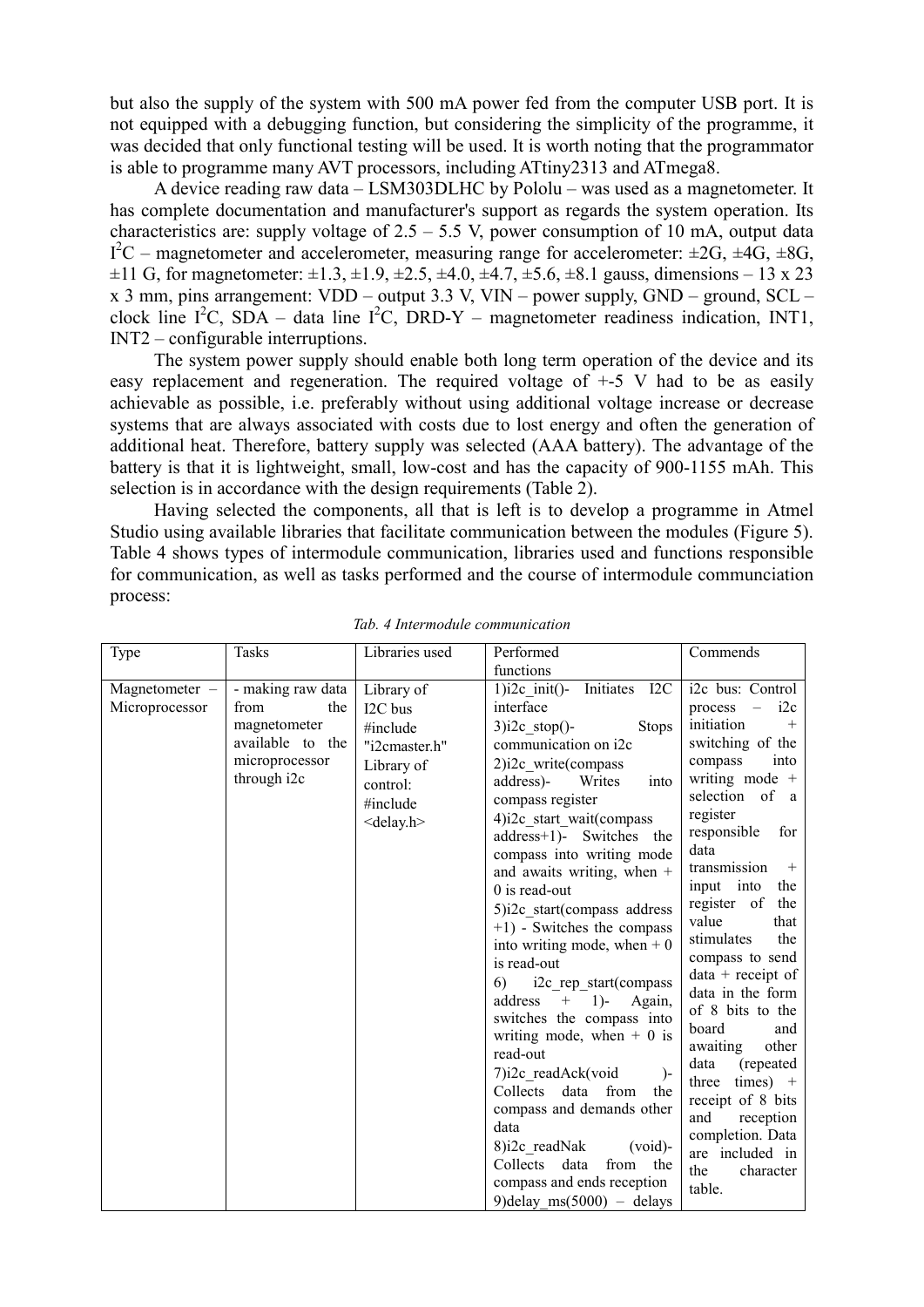|                                        |                                                                                                                                                                                                                                                                                                                      |                                                                                                                                        | transmission                                                                                                                                                                                                                                                                          |                                                                                                                                                                                                                                                                                                                      |
|----------------------------------------|----------------------------------------------------------------------------------------------------------------------------------------------------------------------------------------------------------------------------------------------------------------------------------------------------------------------|----------------------------------------------------------------------------------------------------------------------------------------|---------------------------------------------------------------------------------------------------------------------------------------------------------------------------------------------------------------------------------------------------------------------------------------|----------------------------------------------------------------------------------------------------------------------------------------------------------------------------------------------------------------------------------------------------------------------------------------------------------------------|
| Microprocessor<br>$+$ Programming      | conversion of<br>the<br>character<br>table<br>into<br>magnetometer<br>vector variables<br>calculation of<br>direction<br>using<br>vector variables<br>- conversion of<br>degrees<br>into<br>points<br>- calculation of<br>compass<br>deviation<br>data<br>transmission onto<br>the display<br>compass<br>calibration | Auxiliary<br>libraries:<br>#include<br>$<$ math.h $>$<br>#include<br><stdio.h><br/>#include<br/><math>\le</math>string.h&gt;</stdio.h> | 1)int przelicz(int x, int y) -<br>Converts<br>the<br>collected<br>data<br>magnetometer<br>into<br>degrees<br>2)char $*$ rumby(int deg)-<br>Converts degrees into points<br>3)void<br>odchylenie_gora_dol(int k) -<br>Displays information on<br>incorrect deviation of the<br>compass | A link in<br>the<br>of<br>form<br>a<br>programmator is<br>for<br>necessary<br>this<br>type<br>of<br>communication<br>- for this design<br>Usbasp<br>was<br>used.<br>The<br>microcompass<br>be<br>may<br>programmed<br>when the new<br>programme code<br>is entered into<br>the<br>microcontroller<br>using the link. |
| Microprocessor<br>External<br>External | Corrections<br>updates                                                                                                                                                                                                                                                                                               | Libraries<br>of<br>external devices<br>control                                                                                         | Depends on the capacity of<br>external devices                                                                                                                                                                                                                                        | <b>PORTD</b><br>One<br>the<br>input<br>in<br>microcontroller<br>is intended for<br>additional<br>signals<br>from<br>external devices                                                                                                                                                                                 |
| Microprocessor -<br>display            | Display<br>of<br>a<br>message received<br>from<br>the<br>microprocessor                                                                                                                                                                                                                                              | Display<br>control<br>library<br>#include "lcd.h"                                                                                      | 1)lcd_init(LCD_DISP_ON)-<br>Initiates the display<br>2)lcd clrscr()- Display clear<br>command<br>3)lcd puts("char")-<br>Transmission of text onto<br>the display                                                                                                                      | Total<br>process<br>control by the<br>microprocessor                                                                                                                                                                                                                                                                 |

# **Functional tests**

Thanks to the use of  $I^2C$  interface and a proper library for its operation, data flow can always be monitored on the display. In order to evaluate the correctness of operation, results generated by the microcompass without a correction, with reference to the GPS, were analysed. Such raw data from the magnetometer are shown in Diagram 1.



*Diag. 1 Data from the magnetometer without transformation*

Apart from the monitoring of raw data, the manufacturer also provided information on the necessary data transformation. The magnetometer provides three 16-bit variables. X and Y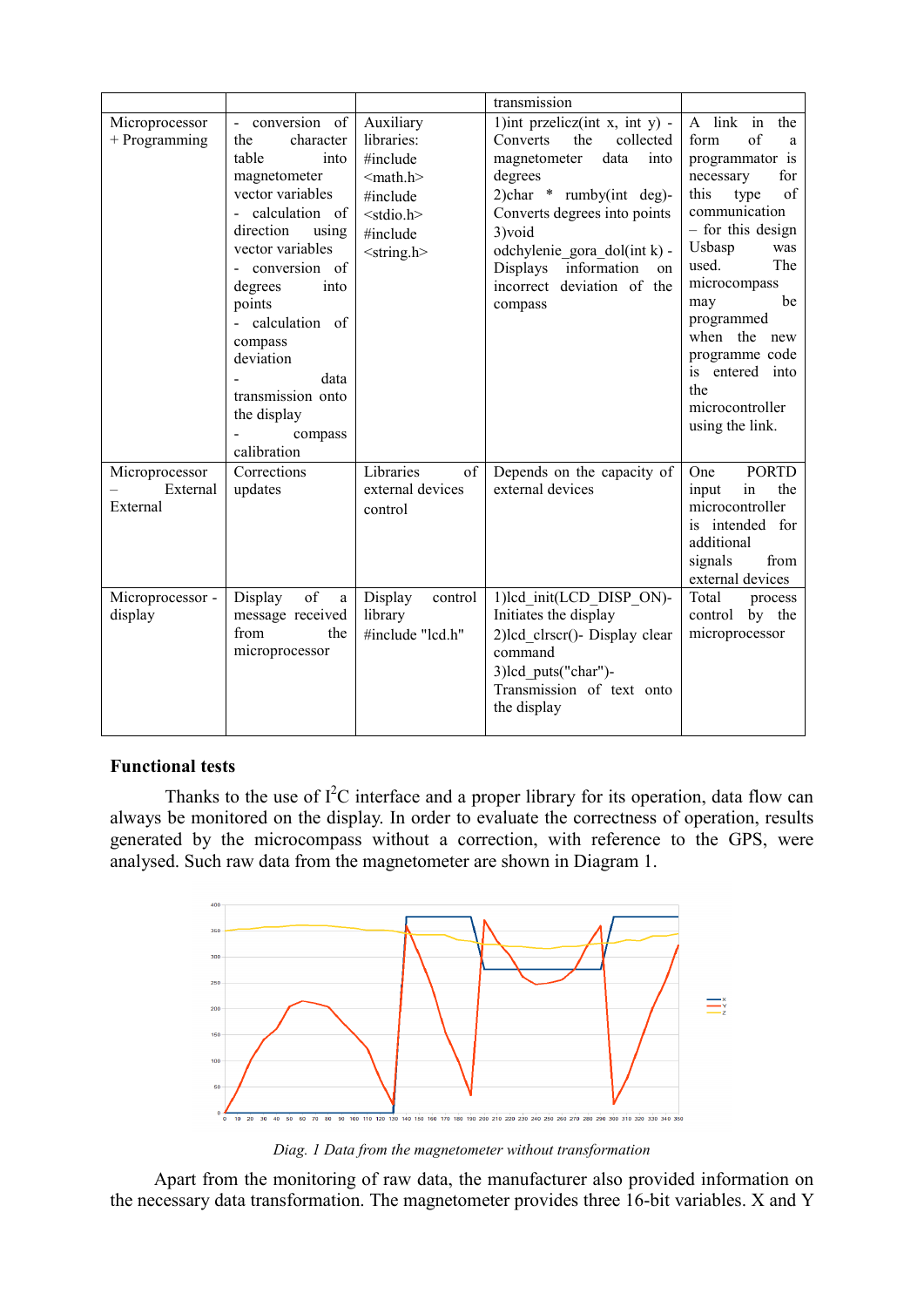are used for determining the direction, while Z is the information on the device deflection. Data in the form as in Diagram 1 are raw and useless – in order to be able to determine the direction using those data, they must be subjected to a relevant transformation. In accordance with documentation, LSM303DLHC requires additional calculations of  $\Delta X = (min (X1) +$ max(X1))/2,  $\Delta Y = (min (Y1) + max(Y1))/2$ , where min (X1) = -290, max(X1)= 220,  $\Delta X =$  -35, min  $(Y1) = -460$ , max $(Y1) = 120$ ,  $\Delta Y = -170$ . The transformation is shown in Table 5. The transformation of data collected from the magnetometer is shown in Diagram2.

| Directions   | X1<br>before trans. | Y1<br>before trans. | $X = X1 - \Delta X$<br>after trans. | $Y = Y1 - \Delta Y$<br>after trans. | Direction<br>In accordance with the formula<br>from Table 7 |
|--------------|---------------------|---------------------|-------------------------------------|-------------------------------------|-------------------------------------------------------------|
| $\mathbf{0}$ | 81                  | 86                  | 116                                 | 256                                 | 65.6                                                        |
| 30           | 176                 | $-12$               | 211                                 | 158                                 | 36.8                                                        |
| 60           | 220                 | $-150$              | 255                                 | 20                                  | 4.5                                                         |
| 90           | 203                 | $-294$              | 238                                 | $-124$                              | 332.5                                                       |
| 120          | 126                 | $-409$              | 161                                 | $-239$                              | 304.0                                                       |
| 150          | $-4$                | $-460$              | 31                                  | $-290$                              | 276.1                                                       |
| 180          | $-130$              | $-436$              | $-95$                               | $-266$                              | 250.3                                                       |
| 210          | $-244$              | $-330$              | $-209$                              | $-160$                              | 217.4                                                       |
| 240          | $-290$              | $-190$              | $-255$                              | $-20$                               | 184.5                                                       |
| 270          | $-260$              | $-40$               | $-225$                              | 130                                 | 150.0                                                       |
| 300          | $-177$              | 70                  | $-142$                              | 240                                 | 120.6                                                       |
| 330          | $-50$               | 120                 | $-15$                               | 290                                 | 93.0                                                        |

*Tab. 6 Transformation in line with the documentation of magnetometer LSM303DLHC*

*Tab. 8 Transformation of data collected from the magnetometer*

| ⊥.∪. | Data X | Data Y | Direction             |
|------|--------|--------|-----------------------|
|      | X > 0  | $\geq$ | arctan(Y/X)           |
|      | X<0    |        | $180 + \arctan(Y/X)$  |
|      | Y > f  | Y<0    | $360 + \arctan (Y/X)$ |

The results of the transformation are given in Diagram 2 below:



*Diag. 2 Data obtained from the magnetometer following transformation*

The red and blue lines are two sinusoids used as arguments for the mathematical function – tangens. The green line is the determined direction that does not coincide with 0 due to the lack of calibration with the true North, however, it may be observed that it is displaced by a constant. The green line should start with 360, then drop to 0, and rapidly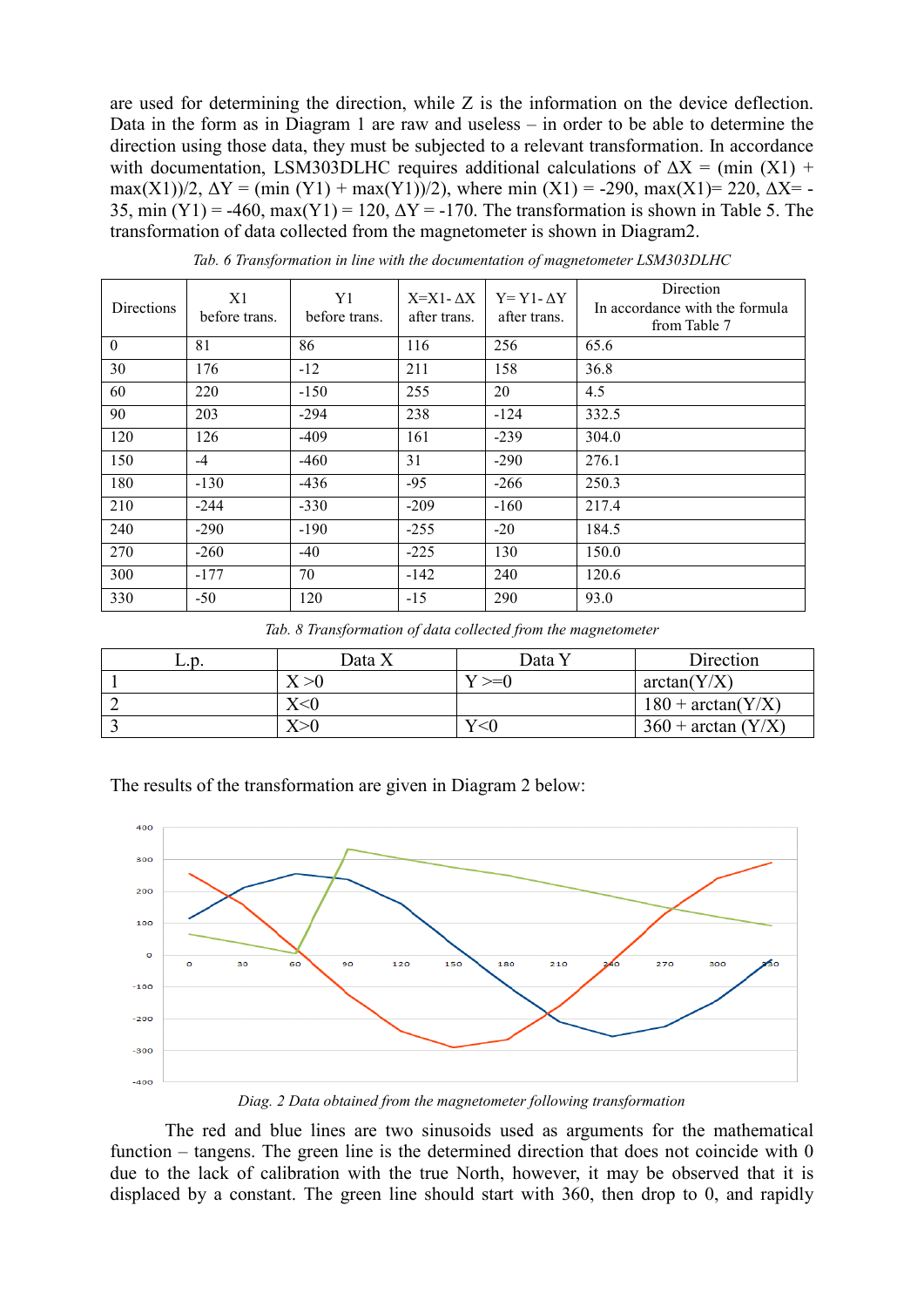increase to 360. Due to abrupt measurements, the line looks broken, while in fact it is a continuous function. Calibration was performed during programming, so that 0 coincides with the true North. The declination and deviation correction is 65.6.

In order to evaluate the microcompass operation quality, a comparative method was used, where the microcompass operation was compared with a conventional magnetic compass. Table 9 below contains measurements from four different locations.

| CC       | PC                                          | PC.                   | PC.                               | PC                                          | Average              | Difference |
|----------|---------------------------------------------|-----------------------|-----------------------------------|---------------------------------------------|----------------------|------------|
|          | Measurement 1<br>Gdańsk<br>University<br>of | Measurement<br>Beach. | Measurement<br>Ć<br>Beach, Gdańsk | Measurement 4<br>Gdańsk<br>of<br>University | Average KP           |            |
|          | Technology                                  | Gdańsk<br>Jelitkowo   | Brzeźno                           | Technology                                  |                      |            |
| г٥٦      | <b>FOT</b>                                  | гот                   | $\Gamma$ <sup>o</sup>             | <b>LoJ</b>                                  | <b>FOT</b>           | <b>FOT</b> |
| $\theta$ | 355                                         | 356                   | 355                               | $\mathbf{r}$                                | 358.25               | 1.75       |
| 90       | 94                                          | 88                    | 96                                | 96                                          | 93.5                 | $-3.5$     |
| 180      | 210                                         | 180                   | 187                               | 187                                         | 191                  | $-11$      |
| 270      | 256                                         | 269                   | 273                               | 268                                         | 266.5                | 3.5        |
|          |                                             |                       |                                   |                                             | Average<br>deviation | 4.9        |

*Tab. 9 Differences in measurements using a conventional magnetic compass CC, and the compass from the project, PC*

As results from table 9, deviations remain within permissible limits. The result of the comparison with a conventional compass is  $+5$  °. The microcompass was programmed considering corrections, i.e. it indicates a direction close to the true direction. A conventional magnetic compass indicates a compass direction. Declination in the area where the tests were performed is approximately  $+ 5$  ° (areas of beaches in Gdańsk Brzeźno and Gdańsk Jelitkowo, as well as the Gdańsk University of Technology ). Deviations may be omitted due to the lack of ferromagnetic elements in a needle compass). Therefore, measurements may be deemed satisfactory.

# **Expansion opportunities**

The microcompass was proposed in accordance with the design assumptions given in Table 2 (aim, delivered functionality and requirements). Further development is still possible. It is possible to introduce an automatic declination and deviation correction using the indications of a GPS receiver or another external device (such as a gyrocompass) or a navigator. This would result in a more precise measurement that would be comparable to a GPS receiver. Another idea is to create a database of declination corrections. Up-to-date declination corrections would be saved into the database with the record of the current position and time from the GPS. After approaching the position in which the declination correction was saved, the microcompass would be able to download this correction. An external device may be used for this functionality, so that the performance and economy of the microcompass operation are not compromised. This function may only be activated when demanded by the microcompass, as a "check correction from the declination corrections database" function. Another idea is to use a marine magnetic compass mechanism that reacts in case of ship listing and enables operation even in difficult sea conditions. The microcompass may also calibrate its horizontal and vertical deflection on the basis of a readout from the accelerometer, however, this requires additional calculations and the replacement of the current microcontroller with a different one with larger memory, which in turn increases power consumption and data reading interferences. Currently, the microcompass provides information on incorrect placement and suggests a change with + and -. Another solution is to design a common interface for the GPS system and the microcompass that